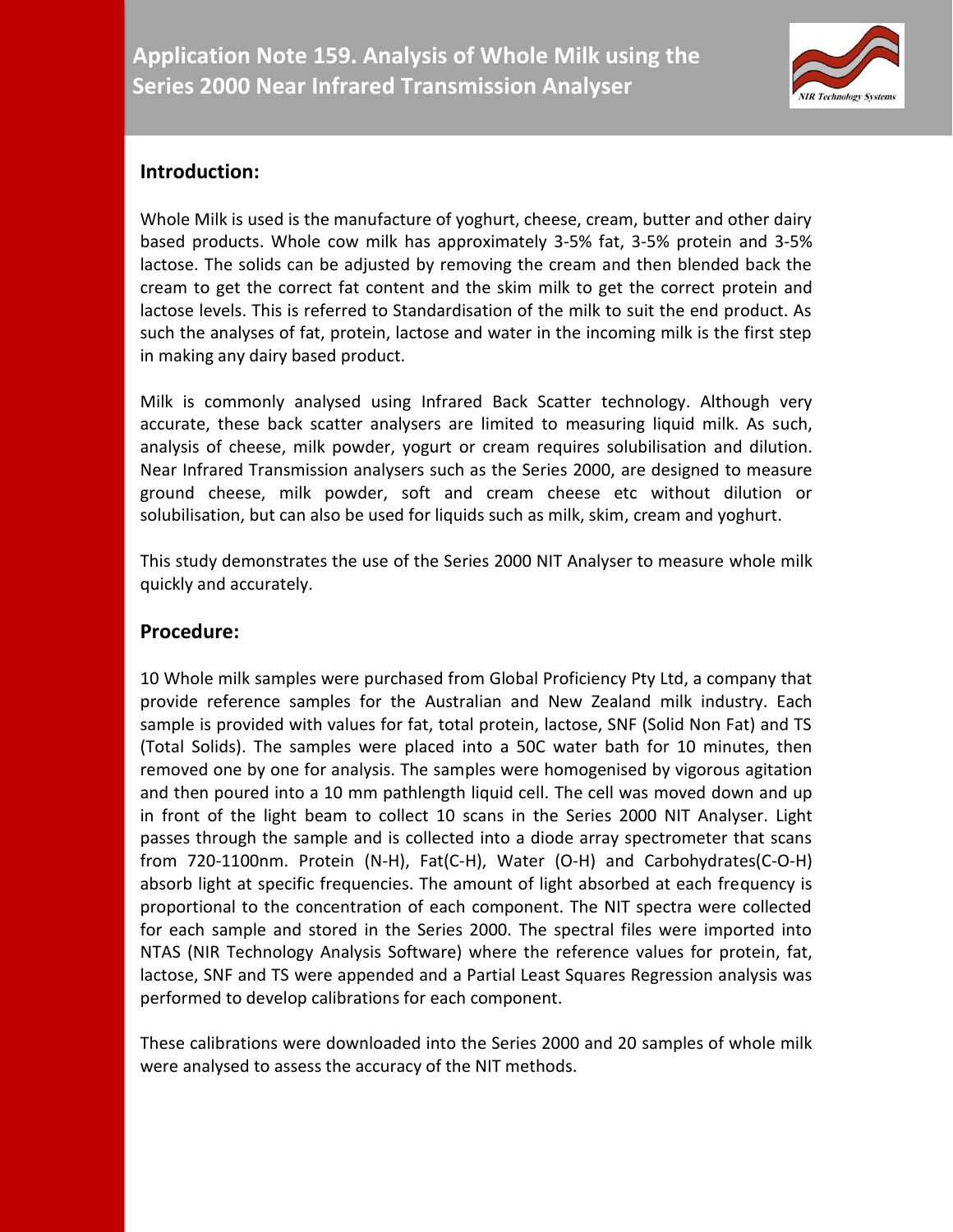## **Results:**

Figure 2. shows the NIT spectra of the milk samples.



Figures 3 through 5 show the calibration plots for fat, protein, lactose, SNF and total solids



Figure 3. Fat Calibration Plot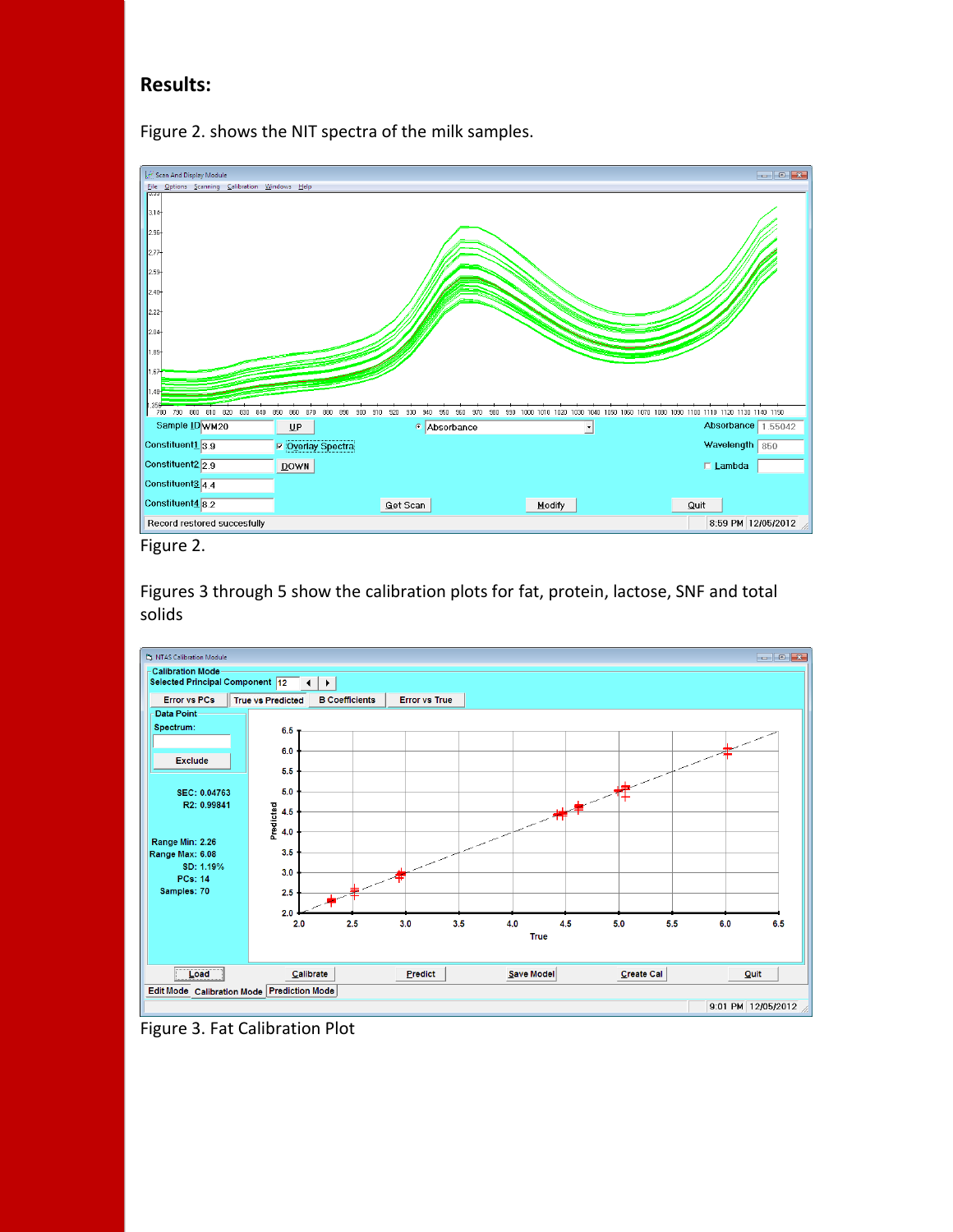





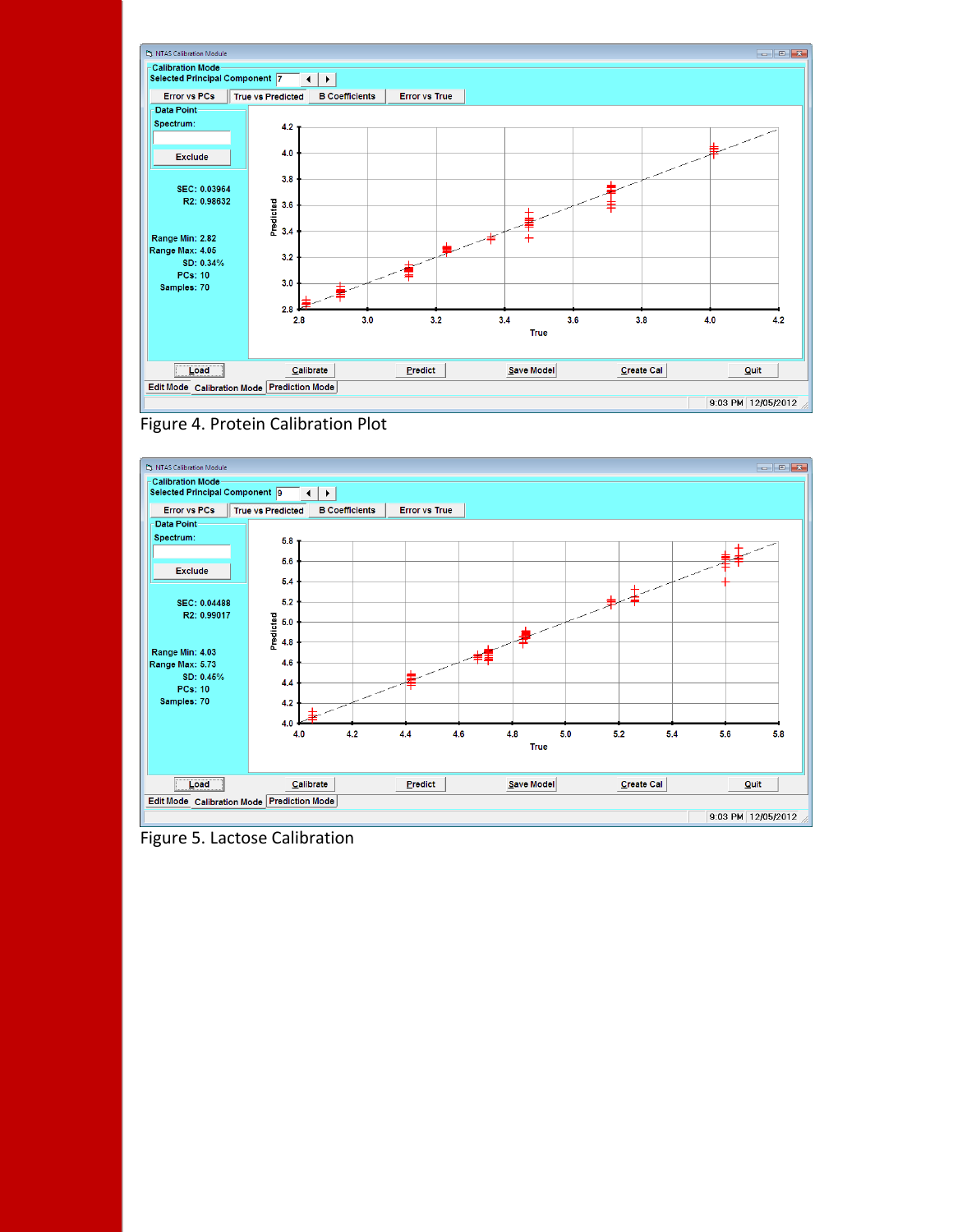





Figure 7. Total Solids Calibration Plot